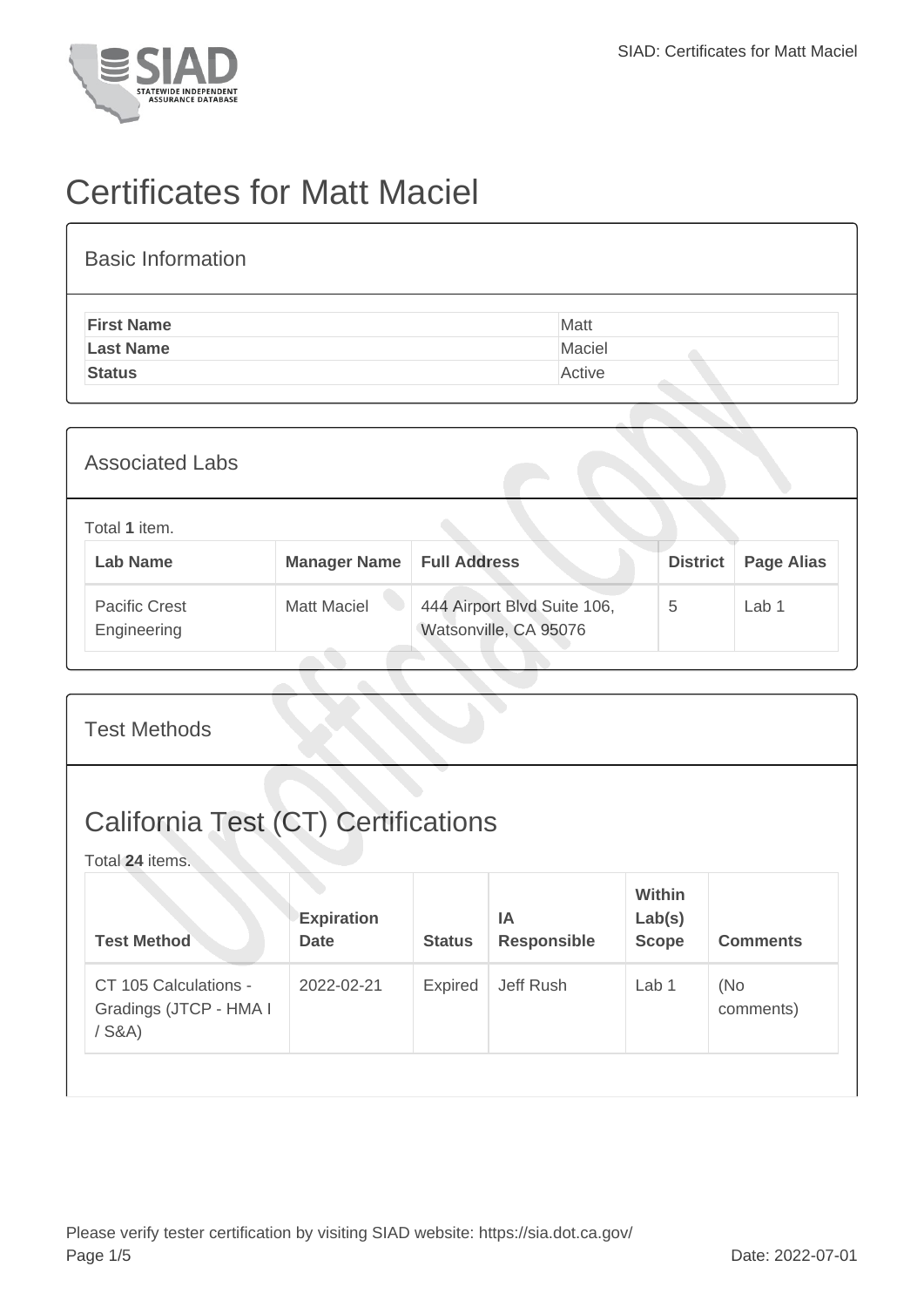

| <b>Test Method</b>                                                                  | <b>Expiration</b><br><b>Date</b> | <b>Status</b>  | <b>IA</b><br><b>Responsible</b> | Within<br>Lab(s)<br><b>Scope</b> | <b>Comments</b>   |
|-------------------------------------------------------------------------------------|----------------------------------|----------------|---------------------------------|----------------------------------|-------------------|
| CT 125 AGG Sampling -<br><b>AGGREGATES (JTCP -</b><br><b>HMA I / S&amp;A)</b>       | 2022-02-21                       | <b>Expired</b> | Jeff Rush                       | Lab 1                            | (No<br>comments)  |
| CT 125 HMA Sampling -<br>HMA (JTCP - HMA I)                                         | 2022-02-21                       | <b>Expired</b> | Jeff Rush                       | Lab <sub>1</sub>                 | (No<br>comments)  |
| CT 201 Sample<br>Preparation - Soil and<br>Aggregates (JTCP -<br><b>S&amp;A)</b>    | 2022-02-21                       | <b>Expired</b> | Jeff Rush                       | Lab <sub>1</sub>                 | (No)<br>comments) |
| CT 202 Sieve analysis -<br>Fine and Coarse<br>Aggregates (JTCP -<br><b>S&amp;A)</b> | 2019-03-01                       | Expired        | Jeff Rush                       | Lab <sub>1</sub>                 | (No<br>comments)  |
| CT 204 LL, PL, PI                                                                   | 2021-02-21                       | <b>Expired</b> | <b>Jeff Rush</b>                | Lab <sub>1</sub>                 | (No<br>comments)  |
| CT 205 Percent Crushed<br>Particles (JTCP - S&A)                                    | 2019-03-01                       | <b>Expired</b> | Jeff Rush                       | Lab <sub>1</sub>                 | (No<br>comments)  |
| CT 216 Relative<br>Compaction - Soils and<br>Aggregates (JTCP -<br>S&A)             | 2019-03-01                       | <b>Expired</b> | Jeff Rush                       | Lab <sub>1</sub>                 | (No<br>comments)  |
| CT 217 Sand Equivalent<br>$(JTCP - S&A)$                                            | 2019-03-01                       | <b>Expired</b> | Jeff Rush                       | Lab 1                            | (No<br>comments)  |
| CT 226 Moisture Content<br>- Soils and Aggregates<br>$(JTCP - S&A)$                 | 2019-03-01                       | <b>Expired</b> | Jeff Rush                       | Lab 1                            | (No)<br>comments) |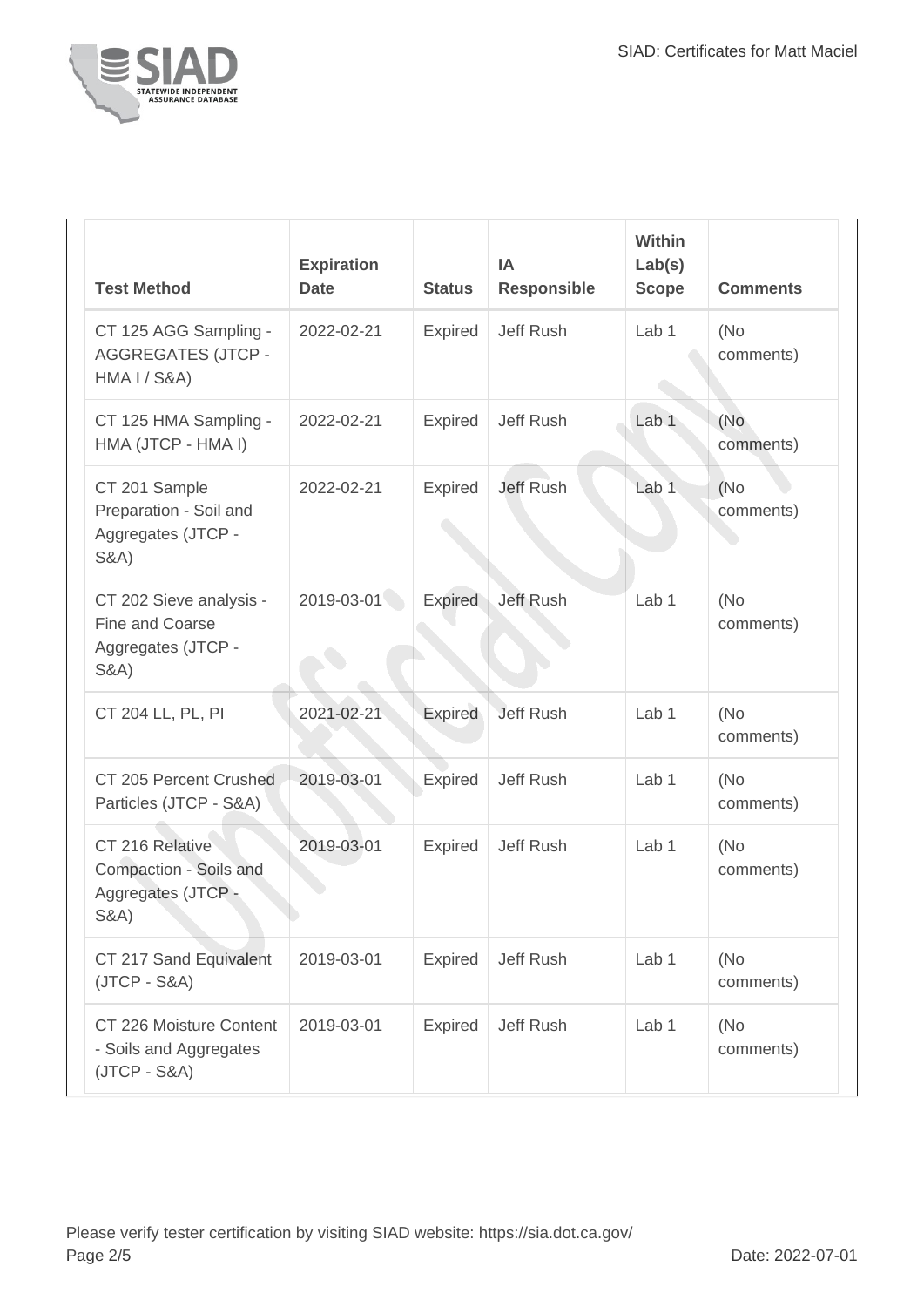

| <b>Test Method</b>                                             | <b>Expiration</b><br><b>Date</b> | <b>Status</b>  | IA<br><b>Responsible</b> | <b>Within</b><br>Lab(s)<br><b>Scope</b> | <b>Comments</b>   |
|----------------------------------------------------------------|----------------------------------|----------------|--------------------------|-----------------------------------------|-------------------|
| CT 227 Cleanness Value<br>$(JTCP - S&A)$                       | 2019-03-01                       | <b>Expired</b> | Jeff Rush                | Lab <sub>1</sub>                        | (No<br>comments)  |
| CT 231 Relative<br>Compaction - Nuclear<br>Gage                | 2022-12-01                       | Active         | Ed Gamboa                | Lab <sub>1</sub>                        | (No<br>comments)  |
| CT 308 Bulk SpG and<br>Density - HMA                           | 2021-02-21                       | <b>Expired</b> | <b>Jeff Rush</b>         | Lab <sub>1</sub>                        | (No<br>comments)  |
| CT 309 Max SpG and<br>Density - HMA                            | 2021-02-21                       | <b>Expired</b> | <b>Jeff Rush</b>         | Lab <sub>1</sub>                        | (No)<br>comments) |
| CT 375 AC Density by<br>Nuclear Gage                           | 2022-12-01                       | Active         | Ed Gamboa                | Lab 1                                   | (No<br>comments)  |
| CT 504 Air Content of<br>PCC - Pressure Method<br>(JTCP - PCC) | 2024-10-12                       | Active         | Sarbjit Grewal           | Lab 1                                   | (No)<br>comments) |
| CT 518 Unit Weight -<br>PCC (JTCP - PCC)                       | 2024-10-12                       | Active         | Sarbjit Grewal           | Lab <sub>1</sub>                        | (No<br>comments)  |
| CT 521 Compressive<br>Strength - PCC                           | 2019-03-02                       | <b>Expired</b> | <b>Jeff Rush</b>         | Lab <sub>1</sub>                        | (No<br>comments)  |
| CT 533 Ball Penetration -<br><b>PCC</b>                        | 2022-11-30                       | Active         | Ed Gamboa                | Lab $1$                                 | (No<br>comments)  |
| CT 539 Sampling Fresh<br>Concrete (JTCP - PCC)                 | 2024-10-12                       | Active         | Sarbjit Grewal           | Lab <sub>1</sub>                        | (No)<br>comments) |
| CT 540 Making Cylinders<br>- PCC (JTCP - PCC)                  | 2024-10-12                       | Active         | Sarbjit Grewal           | Lab 1                                   | (No)<br>comments) |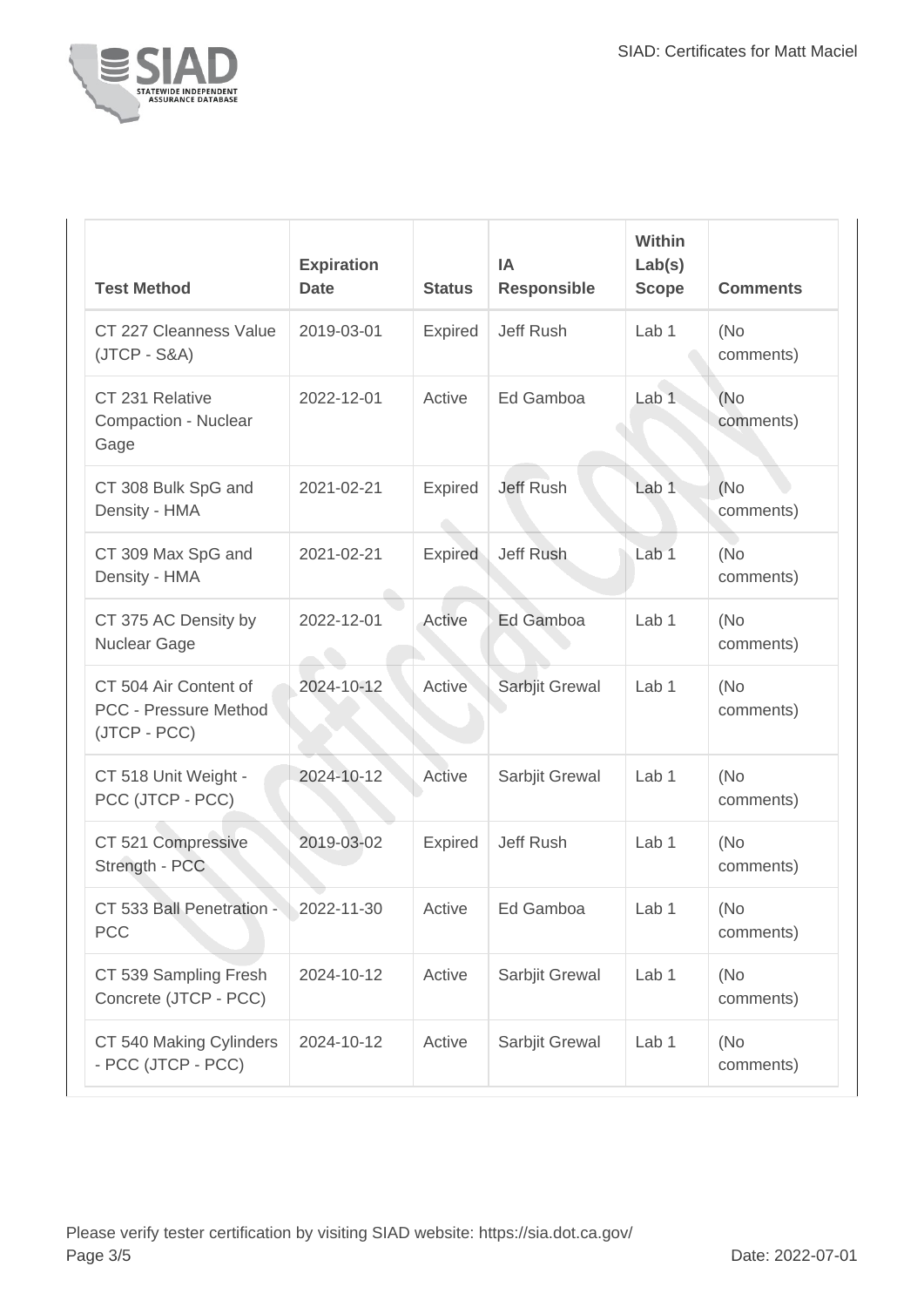

| <b>Test Method</b>                                               | <b>Expiration</b><br><b>Date</b> | <b>Status</b> | ΙA<br><b>Responsible</b> | Within<br>Lab(s)<br><b>Scope</b> | <b>Comments</b>  |
|------------------------------------------------------------------|----------------------------------|---------------|--------------------------|----------------------------------|------------------|
| CT 543 Air Content of<br>PCC - Volumetric<br>Method (JTCP - PCC) | 2024-10-12                       | Active        | Sarbjit Grewal           | (No lab)                         | (No<br>comments) |
| CT 556 Slump - PCC<br>(JTCP - PCC)                               | 2024-10-12                       | Active        | Sarbjit Grewal           | Lab <sub>1</sub>                 | (No<br>comments) |
| CT 557 Temperature -<br>PCC (JTCP - PCC)                         | 2024-10-12                       | Active        | Sarbjit Grewal           | Lab <sub>1</sub>                 | (No<br>comments) |

## AASHTO/ASTM Proficiencies

Total **6** items.

| <b>Test Method</b>                                                                    | <b>Expiration</b><br><b>Date</b> | <b>Status</b>  | <b>IA Responsible</b> | Within<br>Lab(s)<br><b>Scope</b> | <b>Comments</b> |
|---------------------------------------------------------------------------------------|----------------------------------|----------------|-----------------------|----------------------------------|-----------------|
| <b>AASHTO T11 Sieve</b><br>Analysis (Washing) -<br>Fine Aggregates (JTCP<br>$-HMA I$  | 2020-02-07                       | Expired        | Jeff Rush             | Lab 1                            | (No comments)   |
| <b>AASHTO T27 Sieve</b><br>Analysis - Fine and<br>Coarse Aggregates<br>(JTCP - HMA I) | 2020-02-07                       | <b>Expired</b> | Jeff Rush             | Lab 1                            | (No comments)   |
| AASHTO T176 Sand<br>Equivalent (JTCP -<br>HMA <sub>I</sub> )                          | 2020-02-07                       | <b>Expired</b> | Jeff Rush             | Lab 1                            | (No comments)   |